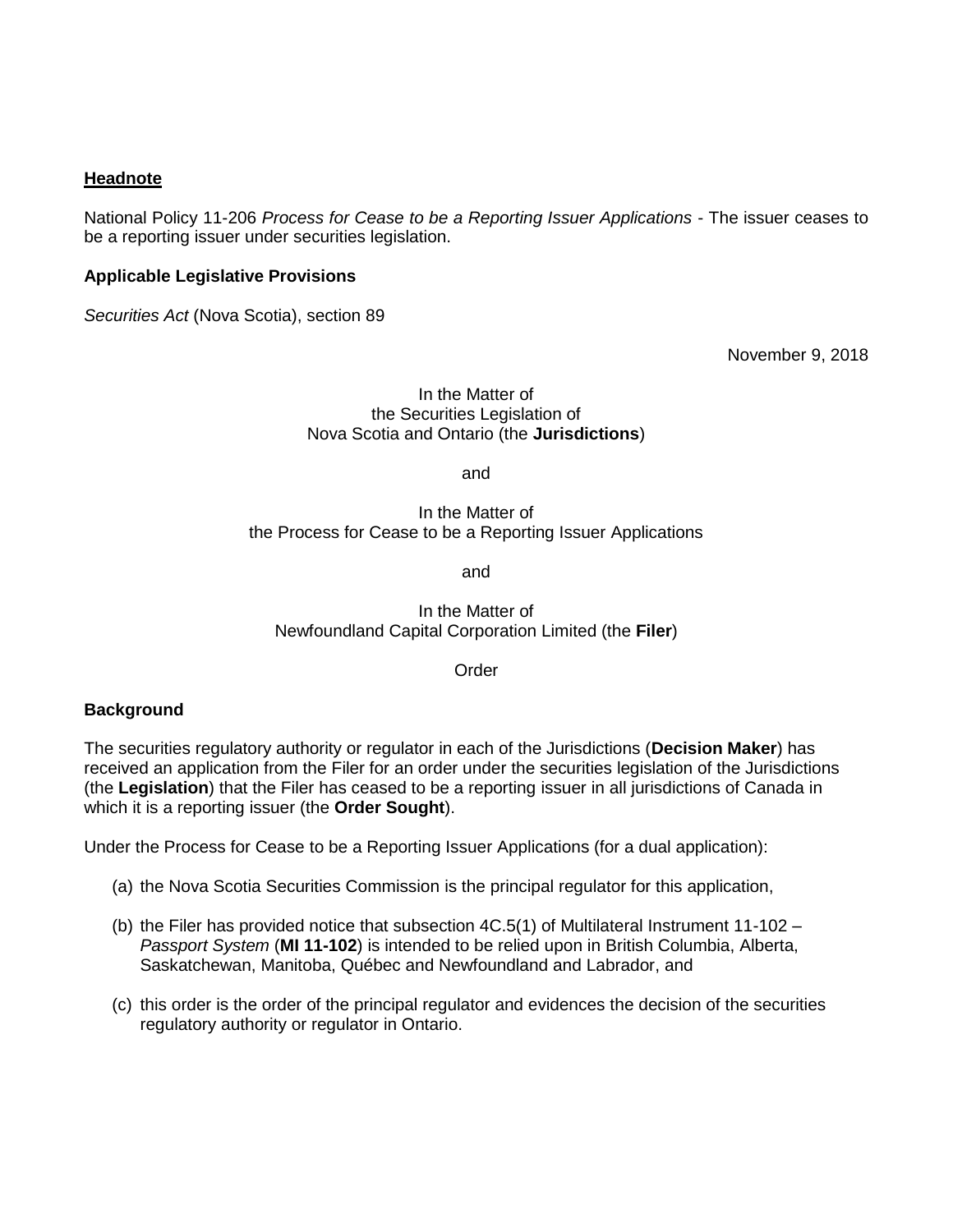### **Interpretation**

Terms defined in National Instrument 14-101 – *Definitions* and MI 11-102 have the same meaning if used in this order, unless otherwise defined.

### **Representations**

This order is based on the following facts represented by the Filer:

- 1. The Filer was continued under the *Canada Business Corporations Act* by a Certificate of Continuance dated March 4, 1987.
- 2. The Filer's head office and registered office is located at 8 Basinview Drive, Dartmouth, Nova Scotia, B3B 1G4.
- 3. The Filer is a reporting issuer under the laws of each of British Columbia, Alberta, Saskatchewan, Manitoba, Ontario, Québec, Nova Scotia and Newfoundland and Labrador.
- 4. The Filer's authorized share capital consists of (i) an unlimited number of Class A Subordinate Voting shares ("**Class A Shares**"), (ii) an unlimited number of Class B Common Shares ("**Class B Shares**"), (iii) an unlimited number of Class A Preferred Shares and (iv) an unlimited number of Class B Preferred Shares, of which only Class A Shares and Class B Shares are issued and outstanding.
- 5. The Filer, Stingray Digital Group Inc. ("**Stingray**") and 10643432 Canada Inc. ("**Acquisitionco**"), a wholly-owned subsidiary of Stingray, entered into an arrangement agreement dated May 2, 2018 (the "**Arrangement Agreement**") pursuant to which Stingray and Acquisitionco acquired, directly or indirectly, all of the issued and outstanding Class A Shares and Class B Shares of the Filer (collectively, the "**Shares**").
- 6. At a special meeting of the shareholders of the Filer held on June 27, 2018, the required shareholder approval was obtained with respect to the court-approved plan of arrangement under Section 192 of the *Canada Business Corporations Act* pursuant to the Arrangement Agreement (the "**Arrangement**"). The details of the Arrangement were set out in the Filer's Management Information Circular dated May 23, 2018.
- 7. On July 10, 2018, the Supreme Court of Nova Scotia issued its final order approving the Arrangement.
- 8. Pursuant to the Arrangement, each shareholder of the Filer (or each Qualifying Holdco Shareholder, as that term is defined in the Arrangement Agreement) received approximately 0.15371 Stingray subordinate voting shares (or Stingray variable subordinate voting shares, as applicable) and approximately \$13.17 in cash for each Share of the Filer owned. No fractional shares were issued, and Stingray settled or will settle any fractional shares in accordance with the terms of the Arrangement.